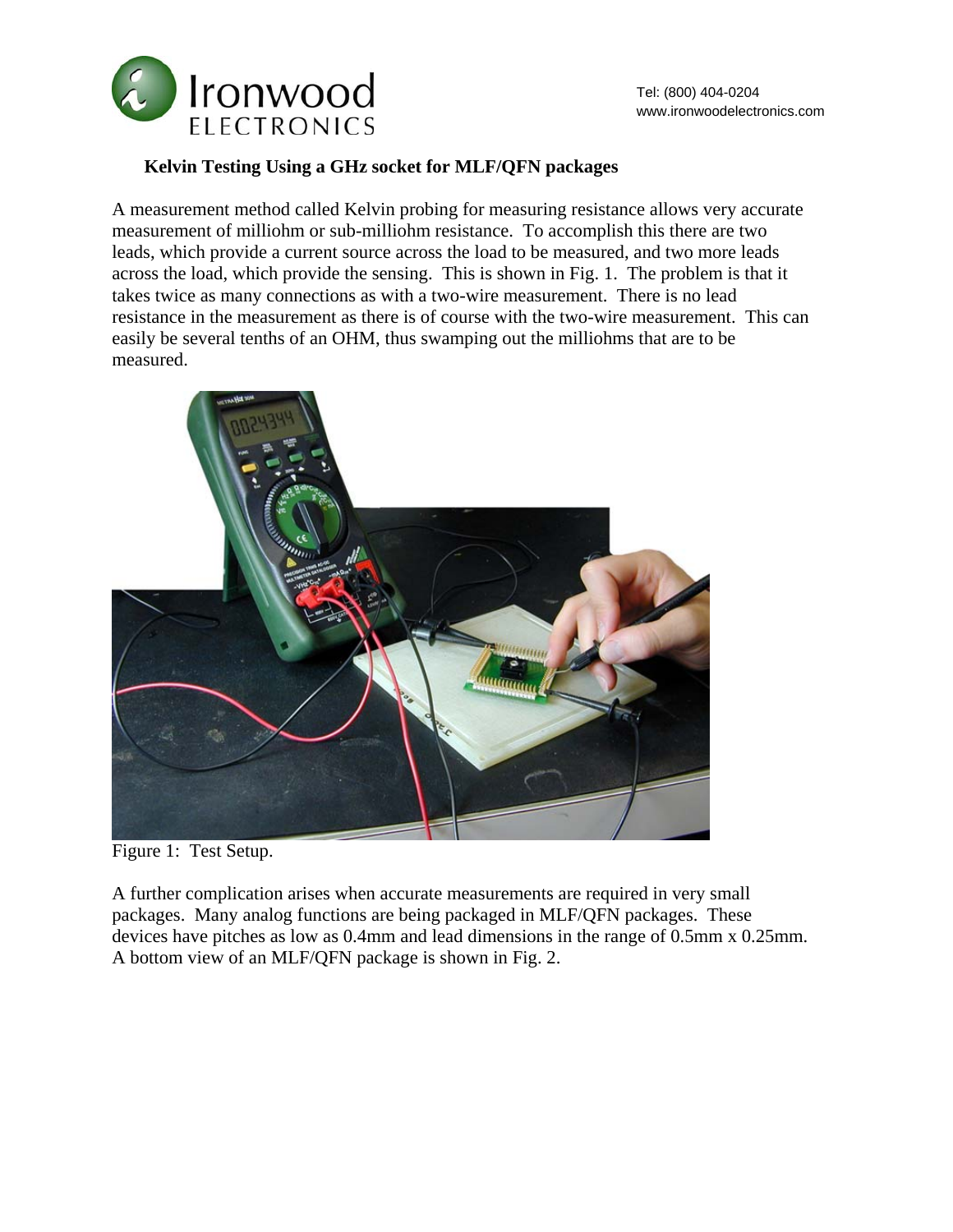



Figure 2: MLF pad detail

Ironwood Electronics, Inc. has developed a socket for MLF device, which has two features that allow the socket to be used for Kelvin probing in an MLF device. The first feature of the socket is that it has a very high density contactor which consists of tiny gold plated wires spaced 0.05mm apart or two thousandths of an inch mounted at a slight angle from vertical in an elastomer material. This sea of wires provides the connection between two parallel conductors forced together such as the lead on an MLF and a pad on a PCB with the contactor between. The second feature is a patent pending method for precisely positioning the MLF/QFN leads precisely over the pads on the target PCB. This socket was originally designed as a 10 GHz bandwidth socket for testing very high frequency circuits in MLF/QFN packages.

To use the GHz MLF socket as a Kelvin measurement device, the target board has to be designed as shown in Figure 3. Figure 3A shows the layout for use as a standard socket. Figure 3B shows the layout for use as a Kelvin measurement socket. The difference is that the pads for Figure 3B are split in the center and a gap of 0.125mm are inserted between the two sections of the pad. Each fragmentary section of the standard pad or two smaller pads is then connected to the measuring circuitry as shown in the figure. The current source is connected to one section of the pad and the sensing circuit is connected to the other section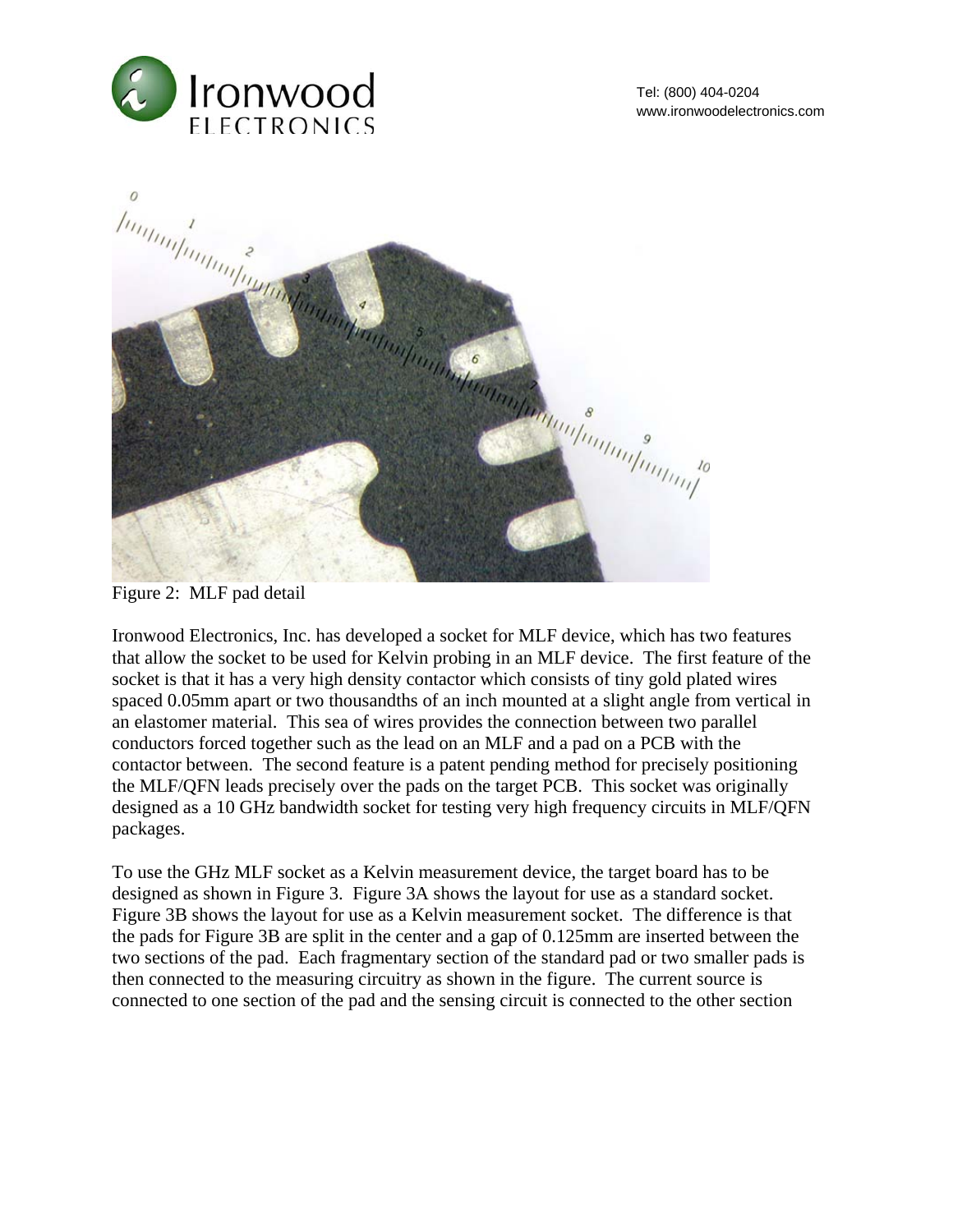



Figure 3A: Suggested PCB layout for SG-MLF-7008



For our purposes, an SG-MLF-7008 was used with a 64-position MLF test chip. The chip was set up in a daisy chain pattern and provides a resistance through spiral circuitry from bottom to top of board (Figure 4). The target board allows Kelvin connections to every pin. The results are shown below in Fig. 5.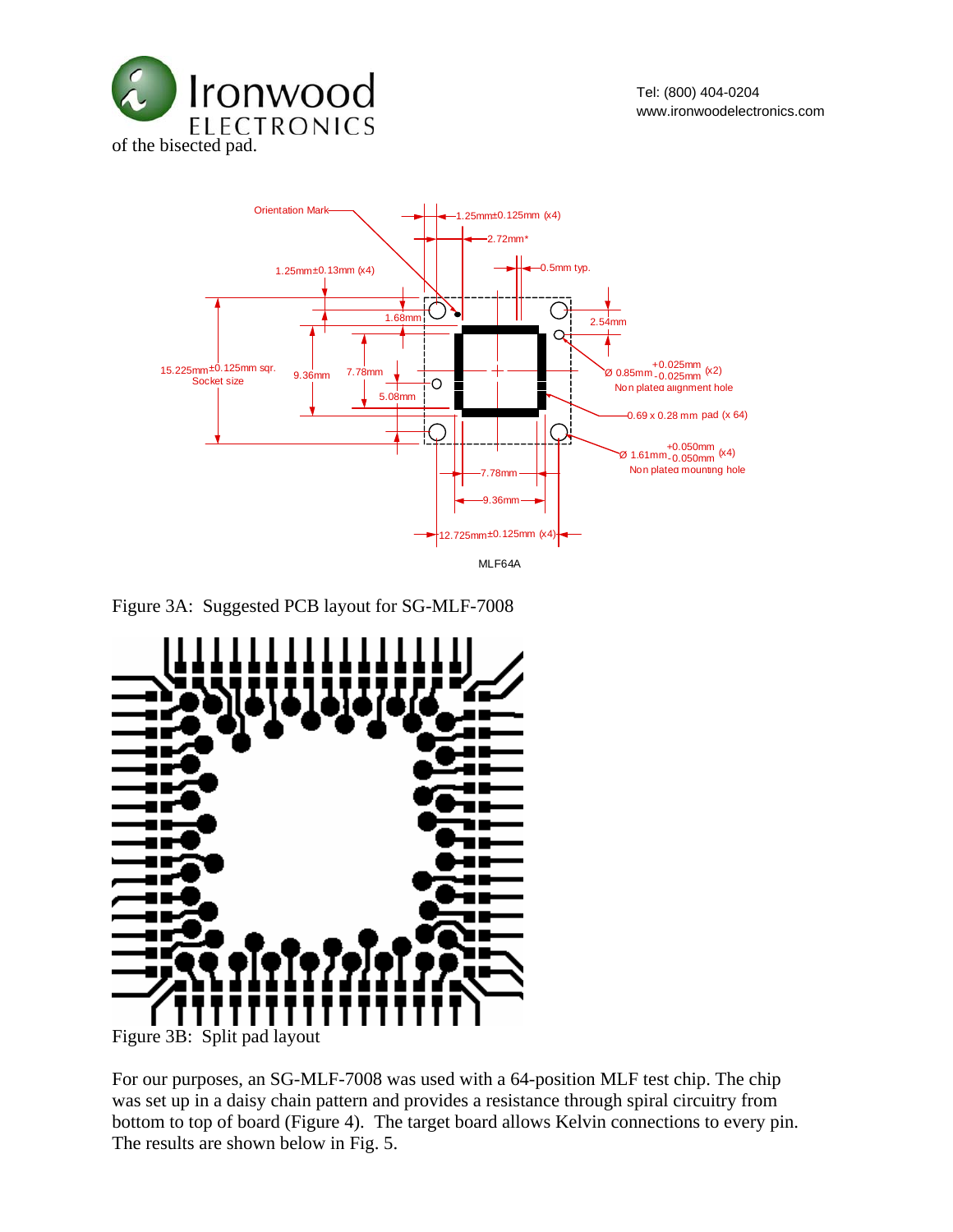

Tel: (800) 404-0204 www.ironwoodelectronics.com



Figure 4: Test Chip layout

The MLF GHz sockets vary by package; call Ironwood Electronics, Inc. for assistance in choosing the proper socket before laying out your board. Tooling holes, etc must be in the correct locations to ensure the best test set-up. If needed, Ironwood Electronics, Inc. can also provide a board for Kelvin testing. Call for a quote.

Figure 5: Test Data Leads Resistance 1:2 2.3543 1:20 2.4028 1:38 2.3932 1:56 2.3499